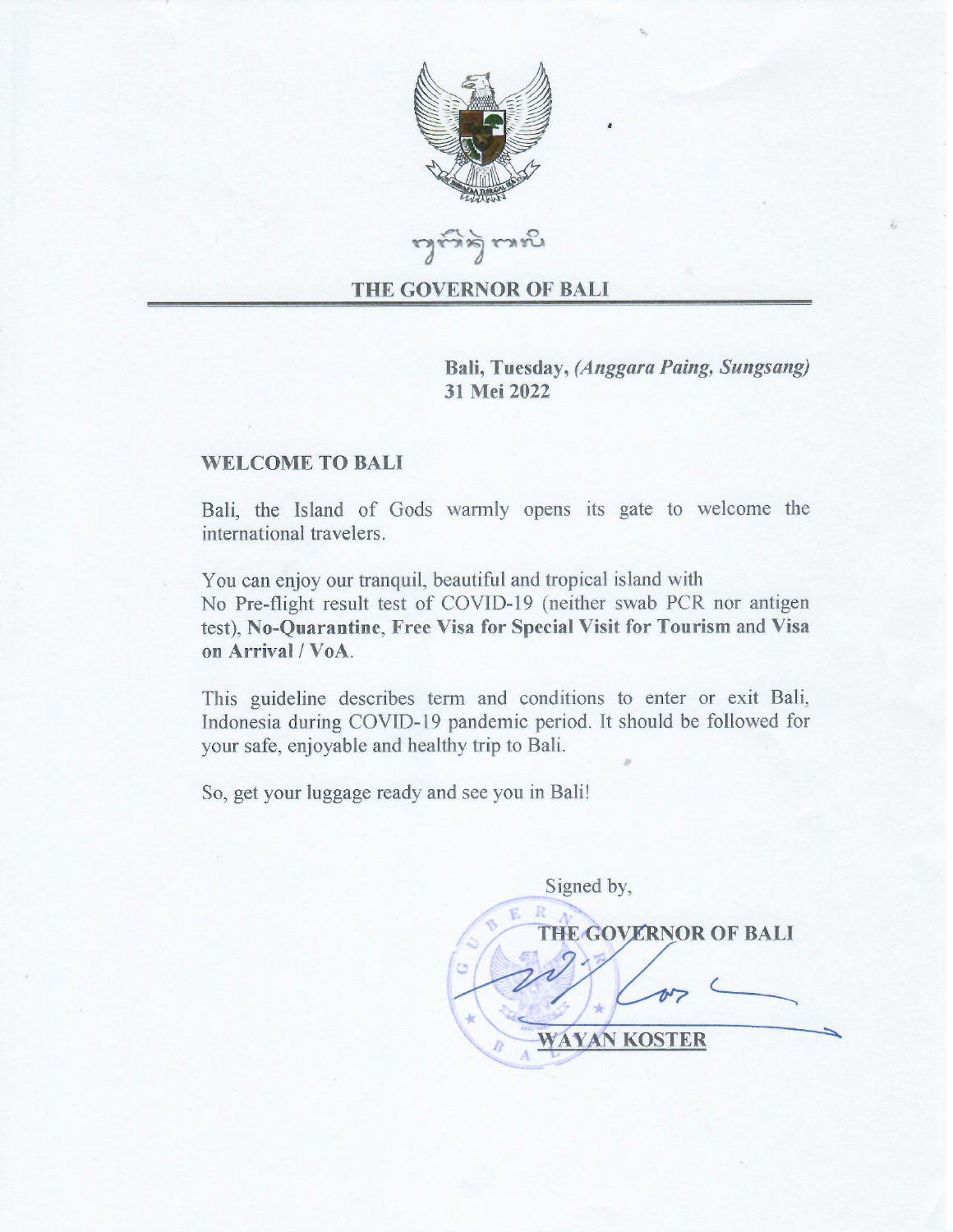## **Free Visa forSpecial Visit for Tourismwill be granted to passport holders/citizens of following countries at I GustiNgurah Rai International Airport and BenoaHarbour, Bali:**

- 1. Brunei Darussalam
- 2. Philippine
- 3. Cambodia
- 4. Laos
- 5. Malaysia
- 6. Myanmar
- 7. Singapore
- 8. Thailand, and
- 9. Vietnam
- Visa-Free Special Visit for Tourism entitles for a single entry into Bali, Indonesia which is valid as a Visit Stay Permit with a maximum period of 30 (thirty) days and cannot be extended.

# **VoA – Visaon Arrival will be granted to passport holders/citizens of following countries at I GustiNgurah Rai International airport and BenoaHarbour, Bali:**

- (1)South Africa
- (2)United States of America
- (3)Saudi Arabia
- (4)Argentina
- (5)Australia
- (6)Austria
- (7)Bahrain
- (8)The Netherlands
- (9)Belarus
- (10) Belgium
- (11) Brazil
- (12) Brunei Darussalam
- (13) Bosnia Herzegovina
- (14) Bulgaria
- (15) Czech Republic
- (16) Denmark
- (17) Estonia
- (18) Philippine
- (19) Finland
- (20) Hongkong SAR
- (21) Hungary
- (22) India
- (23) United Kingdom
- (24) Ireland
- (25) Italy
- (26) Japan
- (27) Germany
- (28) Cambodia
- (29) Canada
- (30) South Korea
- (31) Croatia
- (32) Kuwait
- (33) Laos
- (34) Latvia
- (35) Lithuania
- (36) Luxembourg
- (37) Egypt
- (38) Malaysia
- (39) Malta
- (40) Morocco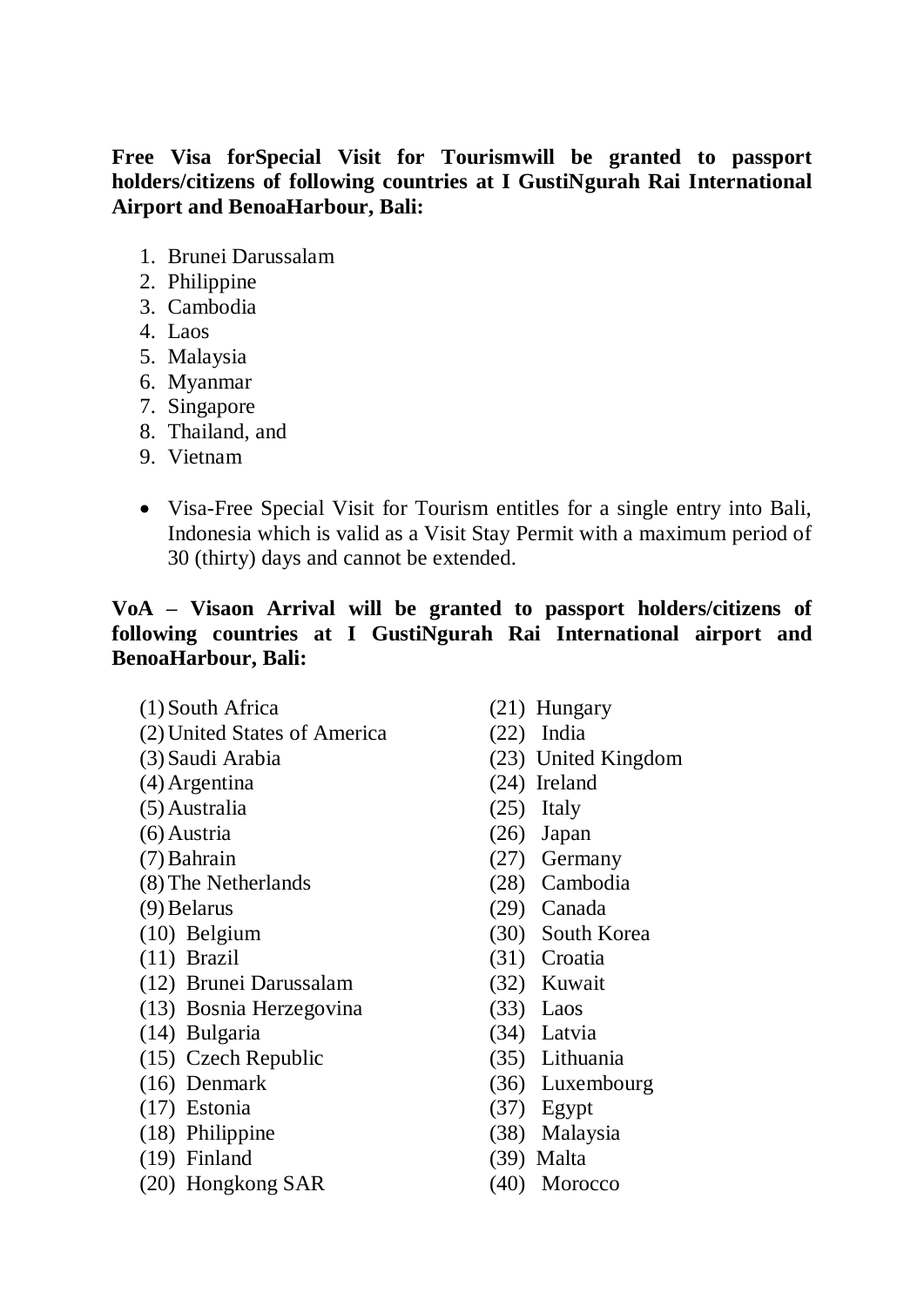- (41) Mexico
- (42) Myanmar
- (43) Norway
- (44) Oman
- (45) France
- (46) Peru
- (47) Poland
- (48) Portugal
- (49) Qatar
- (50) Romania
- (51) Russia
- (52) New Zealand
- (53) Serbia
- (54) Seychelles
- (55) Singapore
- (56) Cyprus
- (57) Slovakia
- (58) Slovenia
- (59) Spain
- (60) Sweden
- (61) Switzerland
- (62) Taiwan
- (63) Thailand
- (64) Timor Leste
- (65) China
- (66) Tunisia
- (67) Turkey
- (68) United Arab Emirates
- (69) Ukraine
- (70) Vietnam
- (71) Jordan
- (72) Greece
- VoA-Visa on Arrival costs IDR 500.000 per person and the payment is on arrival.
- VoA-Visa on Arrival entitles for a single entry into Bali, Indonesiawhich is valid as a Visit Stay Permit with a maximum period of 30 (thirty) days and canbe extendedfor a maximum of 1 (one) timeextension for a period of 30 (thirty) days at the Immigration Office whose working area includes the residence of a foreigner and cannot be transferred (charge may be applied).
- Payment can be done by: Visa Card Master Card Debit Card or paid in cash in IDR or foreign currency. Foreign Currencies are USD, EURO, GBP, SGD and others as per set exchange rate.

# **VoA- Visa on Arrival Terms and Conditions**

- Passport validity minimum 6 (six) months.
- RETURN air flight ticket (or one way and outward journey from Bali)
- Minimum 2 (two) times vaccinated with WHO authorized vaccinations, and the  $2<sup>nd</sup>$ (second) vaccination must have been given at least 2 weeks prior to departure (except for 1 (one) time COVID-19 vaccination, such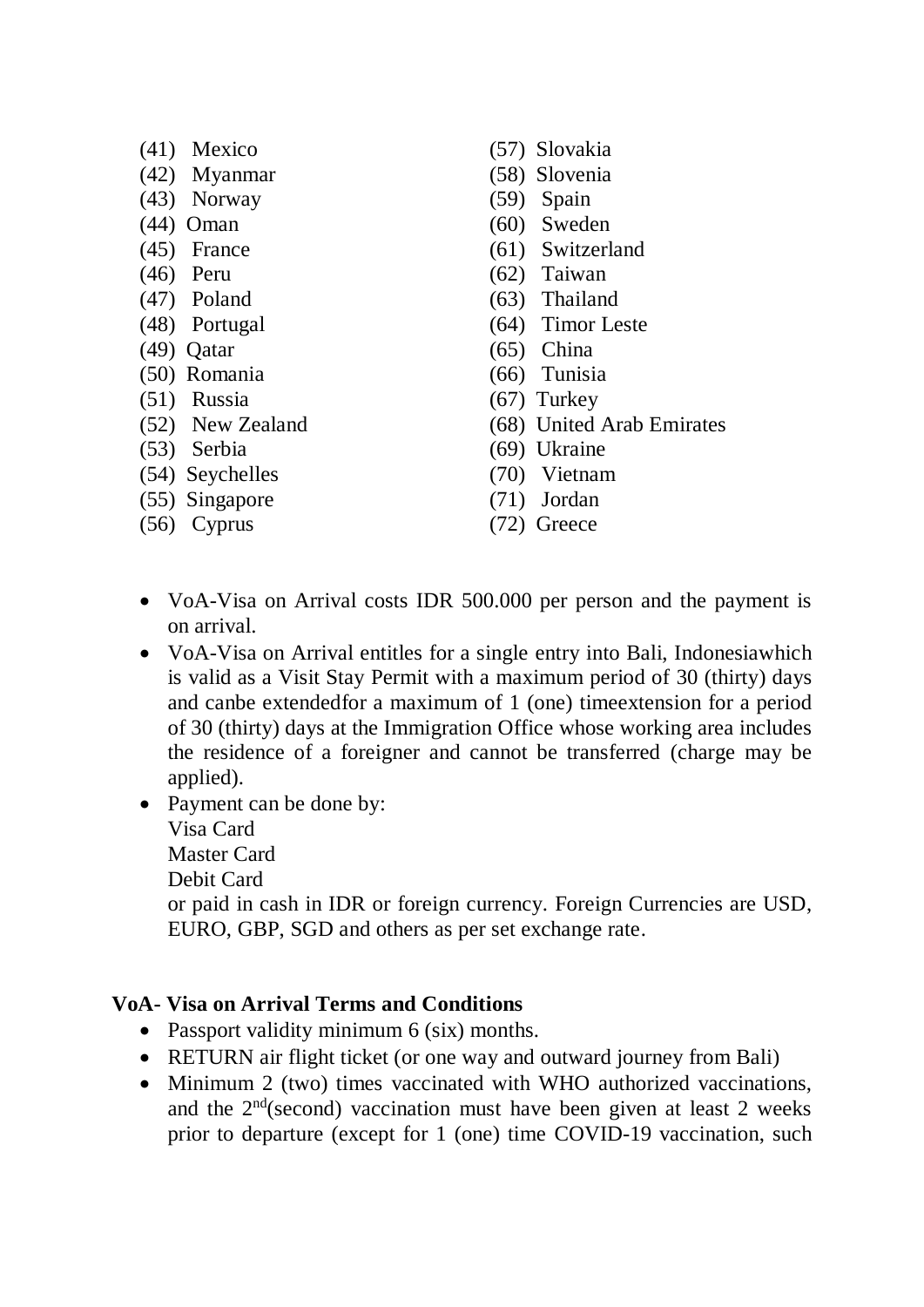as Johnson & Johnson, Sputnik V orConvidecia, other conditions may be applied).

# **The International Travelers EntryTerms and Conditions**

# **Guidelines for Pre-Flight:**

- Download PeduliLindungi application.
- Do not have to show result of COVID-19 (neither PCR nor antigen swab test). Further terms and conditions are applied in Bali entry point.
- Vaccination certificates have to be integrated/authorized through [https://faq.kemkes.go.id/faq/cara-input-data-vaksinasi-non-indonesia](https://faq.kemkes.go.id/faq/cara-input-data-vaksinasi-non-indonesia-how-to-integrate-non-indonesia-vaccination-record)[how-to-integrate-non-indonesia-vaccination-record](https://faq.kemkes.go.id/faq/cara-input-data-vaksinasi-non-indonesia-how-to-integrate-non-indonesia-vaccination-record). In case the system fails, the international travelers are allowed to present physical copy of vaccination (WHO authorized vaccines) certificates.Upon arrival at I GustiNgurah Rai International airport or Benoaharbour, staff at Bali entry point can assist to integrate data into PeduliLindungiapplication.
- The international travelersaged less than 18 years does not require showing COVID-19 vaccination certificates (neither physical nor digital copy).
- The international travelersaged 18 years andabove are required to be fully vaccinated.
- International travelers who cannot get vaccine due to health reasons/comorbid/vaccine contra-indication are required to show health certificate with official signature and stamp from the Government hospital of origin countries and do not need to go through quarantine procedure in Bali.
- International travelers who recovered from COVID-19 are required to show health certificate with official signature and stamp from the Government hospital of origin countries that explains the international travelers has went isolation and no longer be contagious.
- International travelers who do not have full vaccine are required to go through quarantine in health protocols standards accommodations with own expenses for 5 (five) days. On day 4 (four), if the international traveler is tested negative, they can continue their travel plans on day 5 (five).
- Any proof of COVID-19 recovery is notassumed as vaccination.
- Travel insurance with COVID-19 coverage per person (booking online through[:https://balitourismhospitality.com/o](https://balitourismhospitality.com/)r <https://www.jagawisata.com/COVID19/>
- All goods should be registered intoIndonesia electronic custom declaration through [https://bcngurahrai.beacukai.go.id](https://bcngurahrai.beacukai.go.id/)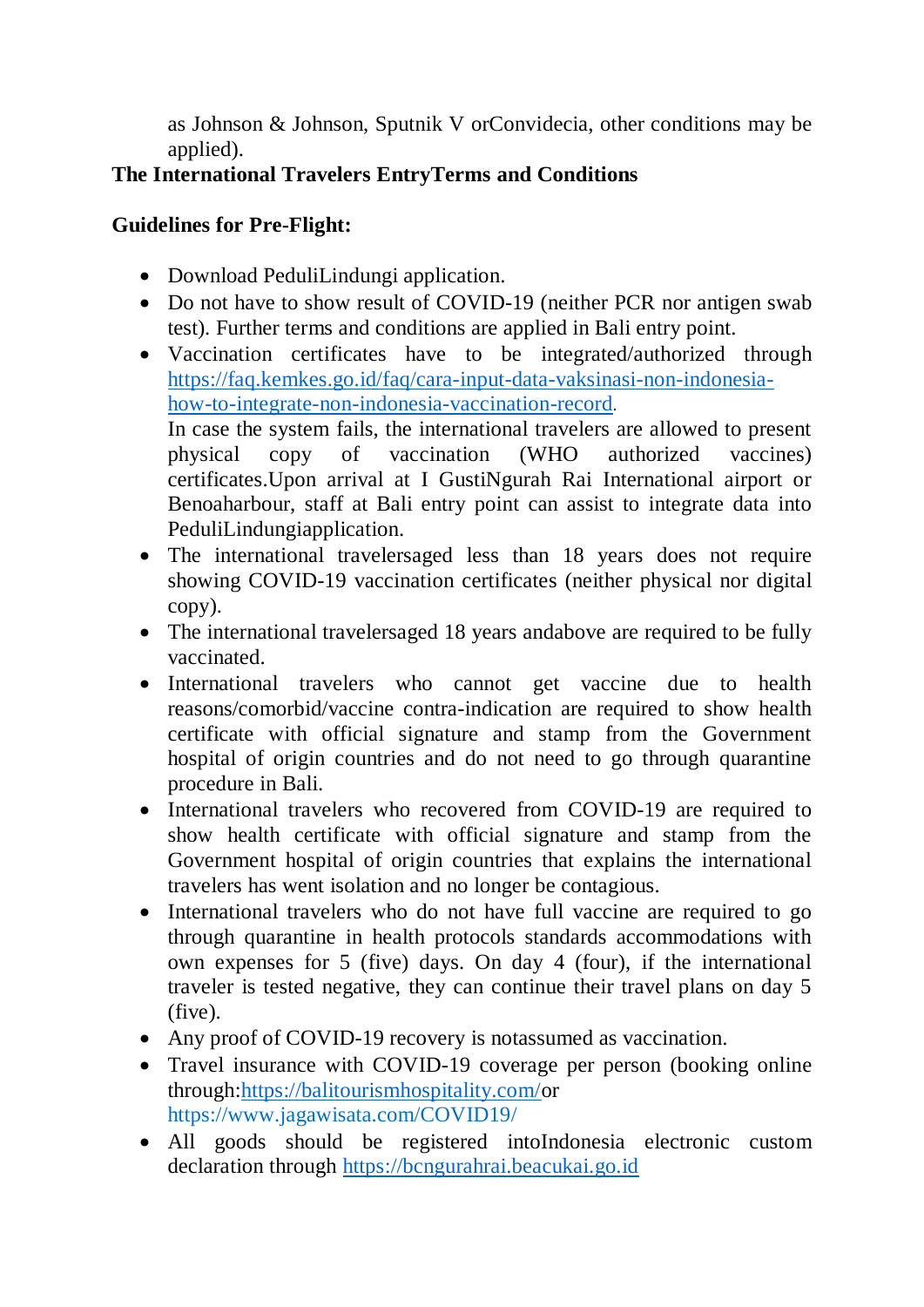For all other citizens/passport holders they can still enter with at B211A Visitor Visa – same terms & conditions apply.

# **GuidelinesforHealth Check Procedures Upon Arrival:**

- PeduliLindungiapplicationhas to be completed latest upon arrival in the entry point of I GustiNgurah Rai International airport orBenoaharbour (staff at the entry pointcan assist).
- At the entry pointof I GustiNgurah Rai International airport orBenoaharbour, the international travelers pass through COVID-19 health check(such as thermal screening and other procedures).
- If the temperature is under 37, 5 Celsius, the international travelers may continue the activities.
- If the temperature is above 37, 5 Celsius, the international travelers are required to do PCR swab test on own expenses. PCR swab test can be booked online through<https://balitourismhospitality.com/> or offline at the entry point of the International Ngurah Rai airport or Benoaharbour.
- Payment of PCR swab test: IDR 275,000,can be done with: Visa Card Master Card Debit Card or paid in cash in IDR or foreign currency. Foreign currencies are USD, EURO, GBP, SGD or others as per set exchange rates.
- When the PCR swab test has been done, the international travelers checkin the accommodation and await PCR swab test result in the room  $(3 - 6)$ hours). If the PCR Swab test result is negative, the international travelers can continue the activities.
- If the PCR swab test result is positive with no or only minor symptoms,the international travelers are required to undergo 5 (five) days isolation at recommended isolation hotels which are currently the following properties: DesaPramana Swan or Hotel Max One Ubud(subject may be changed), covered by health insurance or on own expenses.
- The international travelers with COVID-19 health issues will be admitted to recommended hospital(by insurance or on own expenses).The decision is made after physical examination by medical staff/doctor. On day 4(four),if the international traveler is tested negative, they can continue their travel plans on day 5 (five).
- The international travelers must strictly follow the health protocol.